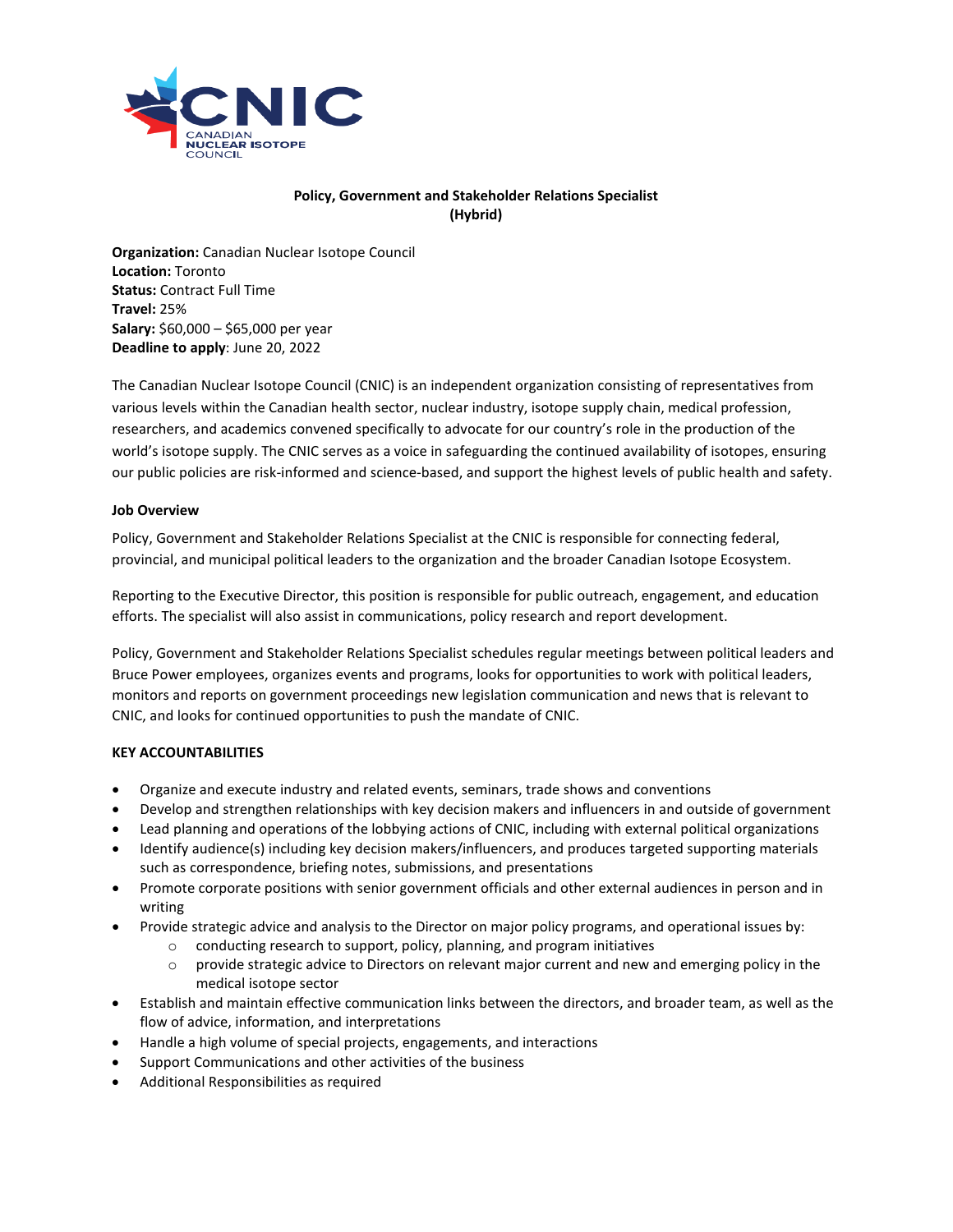

### **EDUCATION**

- A Bachelor's Degree in Public Relations, Political Science, Public Administration, or related studies.
- A postgraduate in the same or related fields as listed above would be considered an asset

### **QUALIFICATIONS**

- Three (3) or more years' experience working in Media Relations or Communications, Government Relations, Stakeholder Relations, Public Affairs or Public Policy functions.
- Experience building and maintain relationships with stakeholders (including industry associations, industry partners, and environmental organizations, etc).
- Experience developing and implementing outreach programs and strategies
- Previously collaborated with provincial and federal government relations teams.
- Experience participating in webinars, industry roundtables and meetings, speaking engagements, conferences etc., including preparing presentations, briefing notes and speaking materials.
- Excellent oral and written communication skills to prepare and present effective documentation and presentations.
- Ability to cultivate, develop and manage internal and external relationships necessary to effectively act as a CNIC representative.
- Experience in the energy industry or consultancy firms is preferred;
- Proficiency in MS Office (Word, Excel, Access, PowerPoint, Project, and Outlook).
- Ability to work effectively and efficiently in a flexible hybrid office environment.

#### **WHY the CNIC?**

A secure supply of a diverse portfolio of isotopes is essential to maintaining and improving our standard of living. Isotopes are used every day to verify the safety of our roadways, discover and develop natural resources, test industrial products, and support research in mental health and aging. They are also a major source of clean energy. Isotopes are critical in the health care sector, where they are used not only to diagnose and treat disease, but also to sterilize medical supplies.

The CNIC is becoming a go-to reliable information source for government and industry in a quickly growing sector.

#### **Our promise to you**

- We care about the safety and the well-being of our employees. It is our utmost priority.
- A supportive work environment where you can be your best every day.
- Opportunities to stretch and develop in our diverse lines of business.
- We support employment equity and diversity.

#### **APPLICATION PROCESS**

Please submit your application t[o canadianisotopes@gmail.com](mailto:canadianisotopes@gmail.com) by **11:59 PM E.S.T.**, **June 15, 2022**. CNIC thanks all those who apply; however, only candidates considered for an interview will be contacted.

#### **ACCOMMODATIONS**